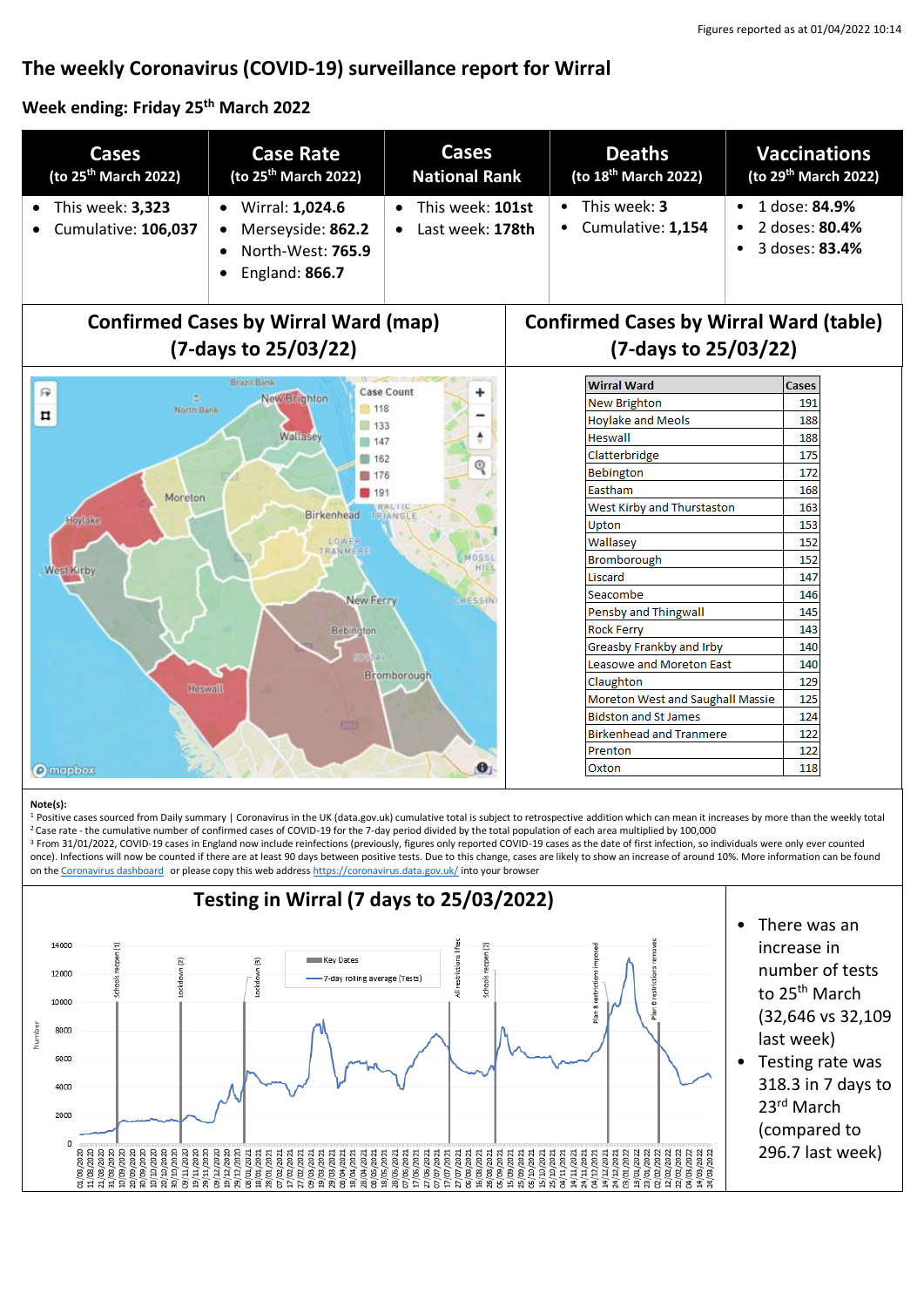# **The weekly Coronavirus (COVID-19) surveillance report for Wirral**

#### **Week ending: Friday 25th March 2022**



From 04/03/2022, COVID-19 deaths data will now be defined as those where a COVID-19 ICD10 code (U071 or U072) is recorded on the death certificate and will be updated monthly by ONS. Previously, the definition used was any death that occurred within 28 days of a positive COVID-19 test, as reported daily by NHS England and PHE (now UKSHA). (Last updated in March 2022)

## **COVID-19 RELATED MORTALITY**



From 04/03/2022, COVID-19 deaths data will now be defined as those where a COVID-19 ICD10 code (U071 or U072) is recorded on the death certificate and will be updated monthly by ONS. Previously, the definition used was any death that occurred within 28 days of a positive COVID-19 test, as reported daily by NHS England and PHE (now UKSHA). From 31/01/2022, COVID-19 cases in England now include reinfections (previously, figures only reported COVID-19 cases as the date of first infection, so individuals were only ever counted once) this has increased the number of deaths. Some records do not currently have full age and/or gender details and are therefore not included in the above chart; therefore, figures will not sum to headline totals. Cases are subject to retrospective review and may be reallocated to other Local Authorities.